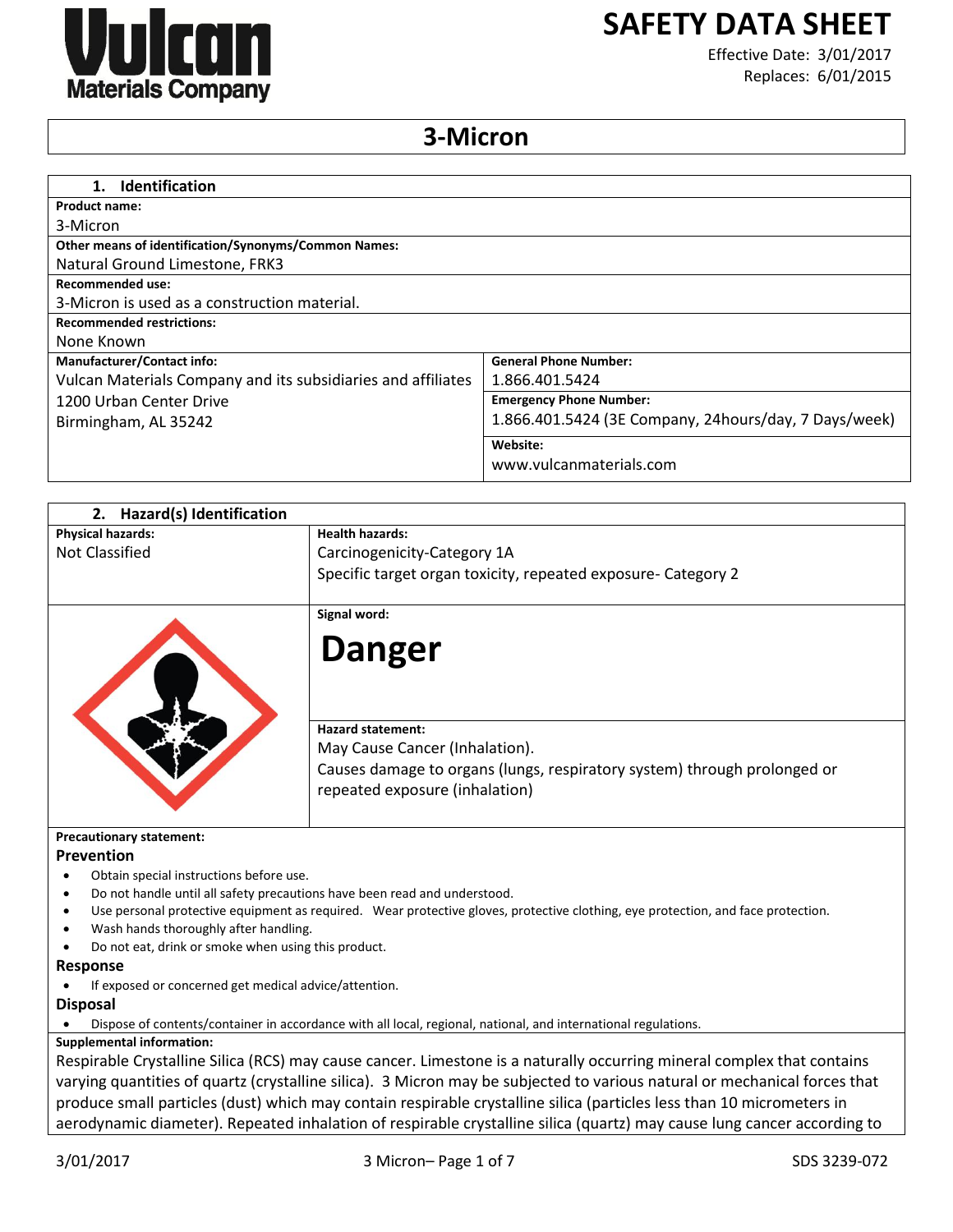IARC, NTP; ACGIH states that it is a suspected cause of cancer. Other forms of RCS (e.g., tridymite and cristobalite) may also be present or formed under certain industrial processes.

| 3. Composition/information on ingredients |                   |     |
|-------------------------------------------|-------------------|-----|
| <b>Chemical name</b>                      | <b>CAS number</b> | ℅   |
| Limestone                                 | 1317-65-3         | 100 |
| Quartz (crystalline silica                | 14808-60-7        |     |

#### **4. First-aid measures**

**Inhalation:**

Remove to fresh air. Dust in throat and nasal passages should clear spontaneously. Contact a physician if irritation persists or if breathing is difficult.

**Eyes:**

Immediately flush eye(s) with plenty of clean water for at least 15 minutes, while holding the eyelid(s) open.

Occasionally lift the eyelid(s) to ensure thorough rinsing. Beyond flushing, do not attempt to remove material from eye(s). Contact a physician if irritation persists or later develops.

**Skin:**

Wash affected areas thoroughly with mild soap and fresh water. Contact a physician if irritation persists.

**Ingestion:**

If person is conscious do not induce vomiting. Give large quantity of water and get medical attention. Never attempt to make an unconscious person drink.

**Most important symptoms/effects, acute and delayed:**

Dust may irritate the eyes, skin, and respiratory tract. Breathing respirable crystalline silica-containing dust for prolonged periods in the workplace can cause lung damage and a lung disease called silicosis. Symptoms of silicosis may include (but are not limited to) shortness of breath, difficulty breathing with or without exertion; coughing; diminished work capacity; diminished chest expansion; reduction of lung volume; right heart enlargement and/or failure.

**Indication of immediate medical attention and special treatment needed:**

Not all individuals with silicosis will exhibit symptoms of the disease. However, silicosis can be progressive and symptoms can appear even years after exposures have ceased. Persons with silicosis have an increased risk of pulmonary tuberculosis infection.

# **For emergencies contact 3E Company at 1.866.401.5424 (24 hours/day, 7 days/week).**

# **5. Fire-fighting measures**

**Suitable extinguishing media:**

This product is not flammable. Use fire-extinguishing media appropriate for surrounding materials.

**Unsuitable extinguishing media:**

None known.

**Specific hazards arising from the chemical:**

Contact with powerful oxidizing agents may cause fire and/or explosions (see section 10 of SDS).

**Special protective equipment and precautions for firefighters:**

Use protective equipment appropriate for surrounding materials.

**Fire-fighting equipment/instructions:**

No unusual fire or explosion hazards noted. Not a combustible dust.

**Specific methods:**

The presence of this material in a fire does not hinder the use of any standard extinguishing medium. Use extinguishing medium for surrounding fire.

# **6. Accidental release measures**

**Personal precautions, protective equipment and emergency procedures:**

Persons involved in cleanup processes should first observe precautions (as appropriate) identified in Section 8 of this SDS. **For emergencies, contact 3E Company at 1-866-401-5424 (24 hours/day, 7 days/week)**.

**Environmental precautions:**

Prevent from entering into sewers or drainage systems where it can harden and clog flow.

**Methods and materials for containment and cleaning up:**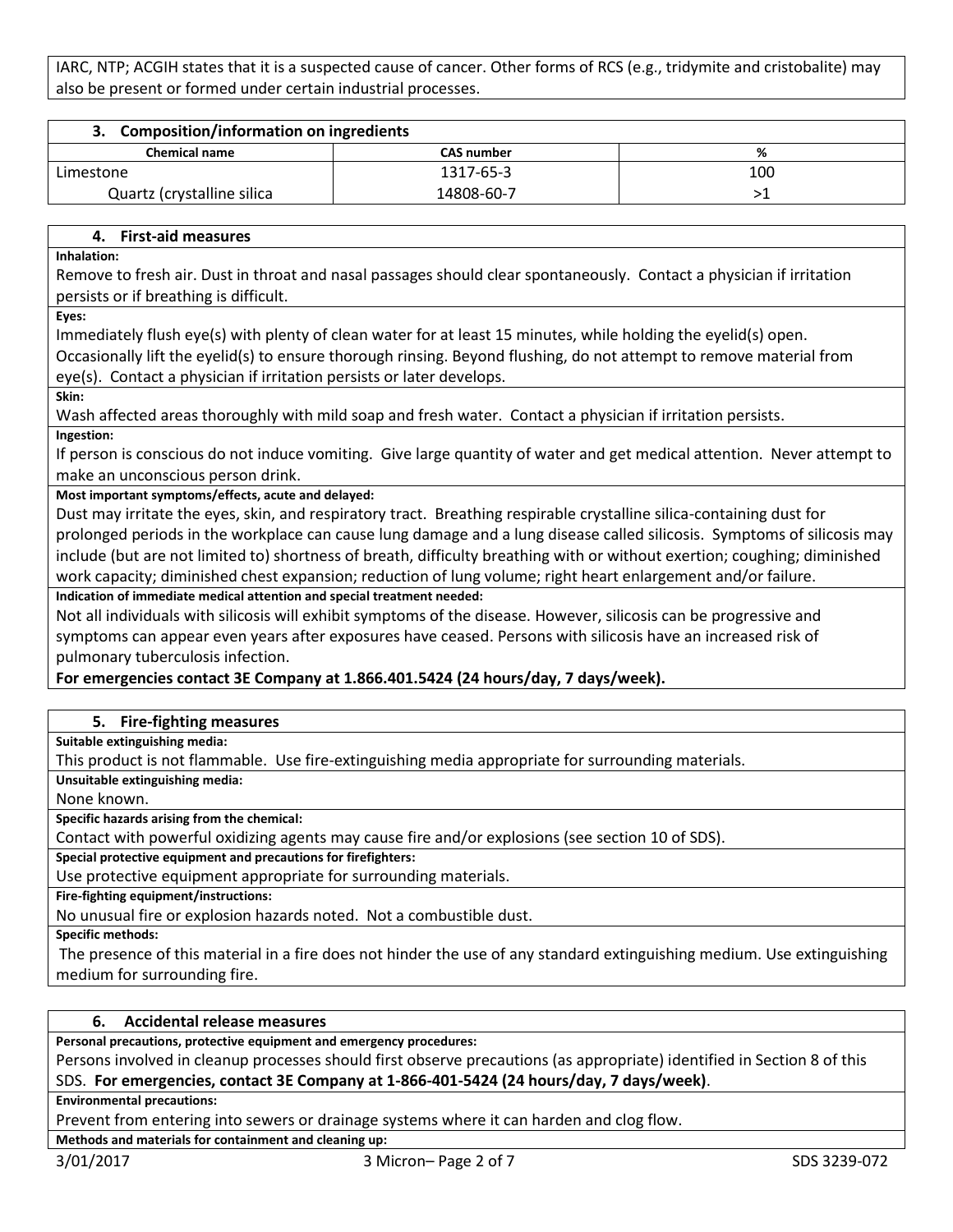Spilled material, where dust is generated, may overexpose cleanup personnel to respirable crystalline silica-containing dust. Do not dry sweep or use compressed air for clean-up. Wetting of spilled material and/or use of respiratory protective equipment may be necessary.

### **7. Handling and storage**

#### **Precautions for safe handling:**

Respirable crystalline silica-containing dust may be generated during processing, handling, and storage. Use personal protection and controls identified in Section 8 of this SDS as appropriate.

**Conditions for safe storage, including any incompatibilities:**

Do not store near food, beverages, or smoking materials.

#### **8. Exposure controls/personal protection**

#### **Legend:**

NE = Not Established; PEL = Permissible Exposure Limit; TLV = Threshold Limit Value; REL = Recommended Exposure Limit; OSHA = Occupational Safety and Health Administration; MSHA = Mine Safety and Health Administration; NIOSH = National Institute for Occupational Safety and Health; ACGIH = American Conference of Governmental Industrial Hygienists

|                                                                              | <b>OSHA/MSHA</b>                                                                                                                                  | <b>ACGIH</b>                                | <b>NIOSH</b>                              |
|------------------------------------------------------------------------------|---------------------------------------------------------------------------------------------------------------------------------------------------|---------------------------------------------|-------------------------------------------|
| Component                                                                    | <b>PEL</b>                                                                                                                                        | <b>TLV</b>                                  | <b>REL</b>                                |
| Limestone (Calcium Carbonate)                                                | 15 mg/m <sup>3</sup> (total dust)                                                                                                                 | 10 mg/m <sup>3</sup> (total dust as calcium | 15 mg/m <sup>3</sup> (total dust)         |
|                                                                              | 5 mg/m <sup>3</sup> (respirable fraction)                                                                                                         | carbonate)                                  | 5 mg/m <sup>3</sup> (respirable fraction) |
| Respirable dust containing silica                                            | 10 mg/m <sup>3</sup> ÷ (% silica + 2)                                                                                                             | Use Respirable Silica TLV                   | Use Respirable Silica REL                 |
| Total dust containing silica                                                 | MSHA: 30 mg/m <sup>3</sup> ÷ (% silica + 3)                                                                                                       | <b>NE</b>                                   | <b>NE</b>                                 |
| Respirable Crystalline Silica (quartz)                                       | OSHA: $0.05 \text{ mg/m}^3$ (PEL)<br>OSHA: $0.025$ mg/m <sup>3</sup> (Action Level)<br>MSHA: Use Respirable Dust<br>containing Silica PEL (above) | 0.025 mg/m <sup>3</sup>                     | 0.05 mg/m <sup>3</sup>                    |
| Respirable Tridymite and Cristobalite<br>(other forms of crystalline silica) | OSHA: Use respirable crystalline<br>silica PEL<br>MSHA: 1/2 of respirable dust<br>containing silica PEL                                           | 0.025 mg/m <sup>3</sup>                     | 0.05 mg/m <sup>3</sup>                    |

#### **Exposure Guidelines:**

Total dust containing silica, respirable silica-containing dust and respirable crystalline silica (quartz) levels should be monitored regularly to determine worker exposure levels. Exposure levels in excess of allowable exposure limits should be reduced by all feasible engineering controls, including (but not limited to) wet suppression, ventilation, process enclosure, and enclosed employee workstations.

**Engineering Controls:**

Activities that generate dust require the use of general ventilation, local exhaust and/or wet suppression methods to maintain exposures below allowable exposure limits.

**Eye Protection:**

Safety glasses with side shields should be worn as minimum protection. Dust goggles should be worn when excessively (visible) dusty conditions are present or are anticipated.

#### **Skin Protection (Protective Gloves/Clothing):**

Use gloves to provide hand protection from abrasion. In dusty conditions, use long sleeve shirts. Wash work clothes after each use.

#### **Respiratory Protection:**

All respirators must be NIOSH-approved for the exposure levels present. (See NIOSH Respirator Selection Guide). The need for respiratory protection should be evaluated by a qualified safety and health professional. Activities that generate dust require the use of an appropriate dust respirator where dust levels exceed or are likely to exceed allowable exposure limits. For respirable silica-containing dust levels that exceed or are likely to exceed an 8-hour timeweighted average (TWA) of 0.25  $\rm mg/m^3$ , a high efficiency particulate filter respirator must be worn at a minimum; however, if respirable silica-containing dust levels exceed or are likely to exceed an 8-hour TWA of 1.25 mg/m<sup>3</sup> an air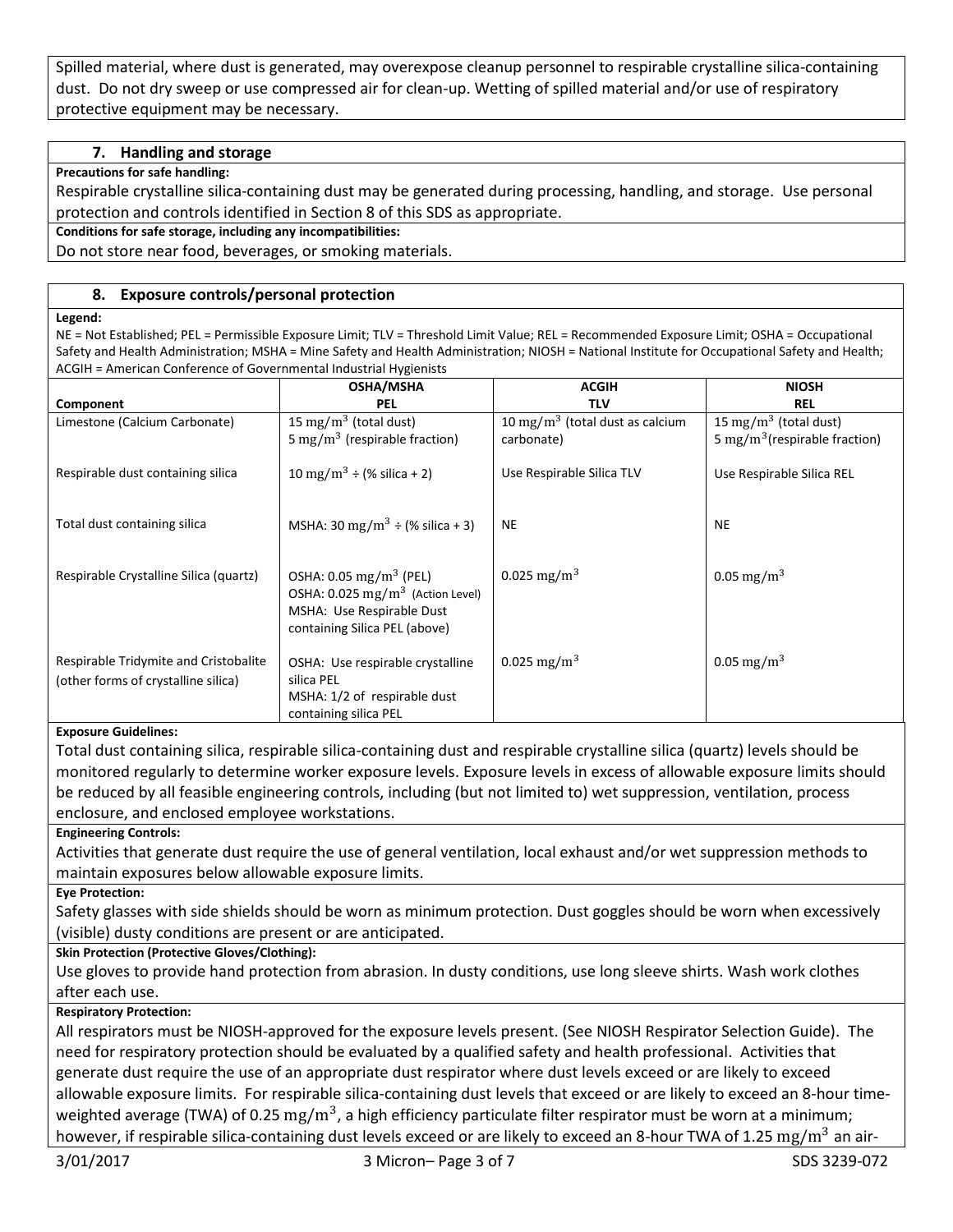purifying, full-face respirator or equivalent is required. Respirator use must comply with applicable MSHA (42 CFR 84) or OSHA (29 CFR 1910.134) standards, which include provisions for a user training program, respirator inspection, repair and cleaning, respirator fit testing, medical surveillance and other requirements.

#### **9. Physical and chemical properties**

| Appearance:                                                                    |                                          |                                               |
|--------------------------------------------------------------------------------|------------------------------------------|-----------------------------------------------|
| Angular gray, white and tan particles ranging in size from powder to boulders. |                                          |                                               |
| Odor:                                                                          | PH:                                      | <b>Decomposition temperature:</b>             |
| No odor.                                                                       | Not applicable                           | Not applicable                                |
| Melting point/freezing point:                                                  | Initial boiling point and boiling range: | Flash point:                                  |
| Not applicable                                                                 | Not applicable                           | Non-combustible                               |
| <b>Evaporation rate:</b>                                                       | Flammability:                            | Upper/lower flammability or explosive limits: |
| Not applicable                                                                 | Not applicable                           | Not applicable                                |
| Vapor pressure:                                                                | <b>Relative density:</b>                 | Solubility:                                   |
| Not applicable                                                                 | Not applicable                           |                                               |
| Partition coefficient: n-octanol/water.                                        | <b>Autoignition temperature:</b>         | Specific Gravity (H2O = $1$ ):                |
| Not applicable                                                                 | Not applicable                           | $2.4 - 2.85$                                  |

#### **10. Stability and reactivity**

**Reactivity:**

Not reactive under normal use.

**Chemical stability:**

Stable under normal temperatures and pressures.

**Possibility of hazardous reactions:**

None under normal use.

#### **Conditions to avoid (e.g., static discharge, shock or vibration):**

Contact with incompatible materials should be avoided (see below). See Sections 5 and 7 for additional information. **Incompatible materials:**

Silica ignites on contact with fluorine and is incompatible with acids, aluminum, ammonium salts and magnesium. Silica reacts violently with powerful oxidizing agents such as fluorine, boron trifluoride, chlorine trifluoride, manganese trifluoride, and oxygen difluoride yielding possible fire and/or explosions. Silica dissolves readily in hydrofluoric acid producing a corrosive gas – silicon tetrafluoride.

**Hazardous decomposition products:**

Respirable crystalline silica-containing dust may be generated. When heated, quartz is slowly transformed into tridymite (above 860°C/1580°F) and cristobalite (above 1470°C/2678°F). Both tridymite and cristobalite are other forms of crystalline silica.

#### **11. Toxicological information**

**Primary Routes of Exposure:**

Inhalation and contact with the eyes and skin.

**Symptoms related to the physical, chemical, toxicological characteristics**

**Inhalation:**

Dusts may irritate the nose, throat and respiratory tract by mechanical abrasion. Coughing sneezing and shortness of breath may occur.

Symptoms of silicosis may include (but are not limited to) shortness of breath, difficulty breathing with or without exertion; coughing; diminished work capacity; diminished chest expansion; reduction of lung volume; right heart enlargement and/or failure. Persons with silicosis have an increased risk of pulmonary tuberculosis infection.

**Eye Contact:**

Dust particles can scratch the eye causing tearing, redness, a stinging or burning feeling, or swelling of the eyes with blurred vision.

**Skin Contact:**

Dust particles can scratch and irritate the skin with redness, an itching or burning feeling, swelling of the skin, and/or rash.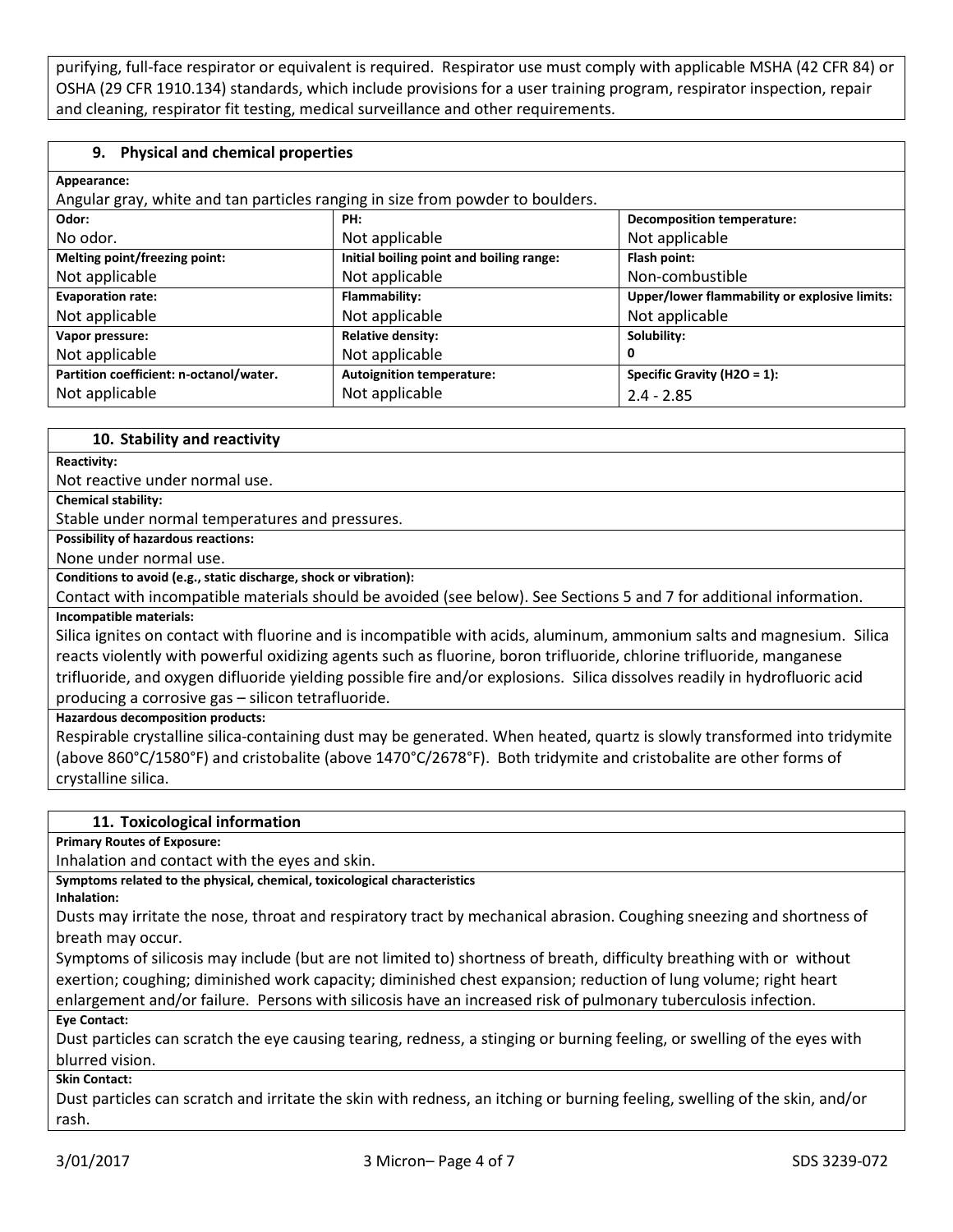#### **Ingestion:**

Expected to be practically non-toxic. Ingestion of large amounts may cause gastrointestinal irritation including nausea, vomiting, diarrhea, and blockage.

#### **Medical Conditions Aggravated by Exposure:**

Irritated or broken skin increases chance of contact dermatitis. Pre-existing medical conditions that may be aggravated by exposure include disorders of the eye, skin and lung (including asthma and other breathing disorders). Smoking tobacco will impair the ability of the lungs to clear themselves of dust.

**Delayed and immediate effects and also chronic effects from short- and long-term exposure:**

Prolonged overexposure to respirable dusts in excess of allowable exposure limits can cause inflammation of the lungs leading to possible fibrotic changes, a medical condition known as pneumoconiosis.

Prolonged and repeated overexposure to high levels of respirable crystalline silica-containing dust may cause a chronic form of silicosis, an incurable lung disease that may result in permanent lung damage or death. Chronic silicosis generally occurs after 10 years or more of overexposure; a more accelerated type of silicosis may occur between 5 and 10 years of higher levels of prolonged and repeated overexposure. In early stages of silicosis, not all individuals will exhibit symptoms (signs) of the disease. However, silicosis can be progressive, and symptoms can appear at any time, even years after exposure has ceased.

Repeated overexposures to very high levels of respirable crystalline silica for periods as short as six months may cause acute silicosis. Acute silicosis is a rapidly progressive, incurable lung disease that is typically fatal. Symptoms include (but are not limited to): shortness of breath, cough, fever, weight loss, and chest pain.

Respirable dust containing newly broken crystalline silica particles has been shown to be more hazardous to animals in laboratory tests than respirable dust containing older crystalline silica particles of similar size. Respirable crystalline silica particles which had aged for sixty days or more showed less lung injury in animals than equal exposures to respirable dust containing newly broken particles of respirable crystalline silica.

There are reports in the literature suggesting that excessive respirable crystalline silica exposure may be associated with autoimmune disorders and other adverse health effects involving the kidney. In particular, the incidence of scleroderma (thickening of the skin caused by swelling and thickening of fibrous tissue) appears to be higher in silicotic individuals. To date, the evidence does not conclusively determine a causal relationship between silica exposure and these adverse health effects.

#### **Carcinogenicity:**

Epidemiology studies on the association between respirable crystalline silica exposure and lung cancer have had both positive and negative results. There is some speculation that the source, type, and level of exposure of respirable crystalline silica may play a role. Studies of persons with silicosis indicate an increased risk of developing lung cancer, a risk that increases with the level and duration of exposure. It is not clear whether lung cancer develops in non-silicotic patients. Several studies of silicotics do not account for lung cancer confounders, especially smoking, which have been shown to increase the risk of developing lung disorders, including emphysema and lung cancer.

In October 1996, an IARC Working Group designated respirable crystalline silica as carcinogenic (Group 1). In 2012, an IARC Working Group re-affirmed that inhalation of crystalline silica was a known human carcinogen. The NTP's Report on Carcinogens, 9th edition, lists respirable crystalline silica as a "known human carcinogen." In the year 2000, the American Conference of Governmental Industrial Hygienists (ACGIH) listed respirable crystalline silica (quartz) as a suspected human carcinogen (A-2). These classifications are based on sufficient evidence of carcinogenicity in certain experimental animals and on selected epidemiological studies of workers exposed to respirable crystalline silica.

#### **Additional information on toxicological-effects:**

**Acute toxicity:** Not classified

No specific data on product. Limestone (calcium carbonate CAS# 471-34-1) has oral LD50 (rats) = 6450 mg/kg.)

**Skin corrosion/irritation:** Not classified

**Serious eye damage/eye irritation:** Not classified

**Respiratory sensitization:** Not classified.

**Skin sensitization:** Not classified.

**Germ cell Mutagenicity:** Not classified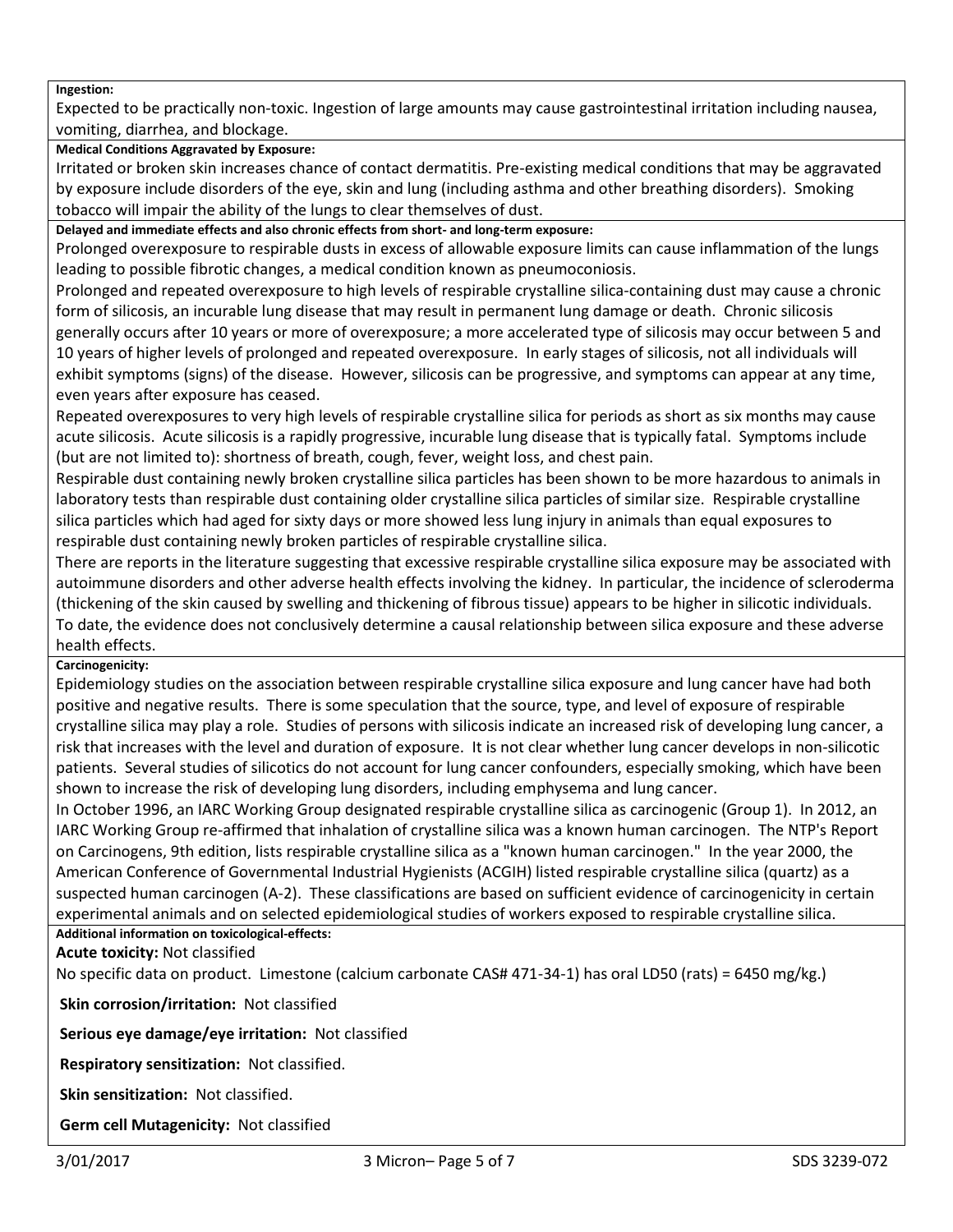**Carcinogenicity:** May cause cancer (Inhalation).

**Reproductive toxicity:** Not classified

**Specific target organ toxicity - single exposure:** Not classified

**Specific target organ- toxicity – repeated exposure:** Causes damage to organs (lungs, respiratory system) through prolonged or repeated exposure (inhalation)

**Aspiration toxicity:** Not classified (not applicable- solid material)

| 12. Ecological information                              |
|---------------------------------------------------------|
| Ecotoxicity (aquatic and terrestrial, where available): |
| Not determined                                          |
| Persistence and degradability:                          |
| Not determined                                          |
| <b>Bioaccumulative potential:</b>                       |
| Not determined                                          |
| Mobility in soil:                                       |
| Not determined                                          |
| Other adverse effects:                                  |
| Not determined                                          |
|                                                         |

#### **13. Disposal considerations**

**Safe handling and disposal of waste:**

Place contaminated materials in appropriate containers and dispose of in a manner consistent with applicable federal, state, and local regulations. Prevent from entering drainage, sewer systems, and unintended bodies of water. It is the responsibility of the user to determine, at the time of disposal, whether product meets criteria for hazardous waste. Product uses, transformations, mixture and processes, may render the resulting material hazardous.

| 14. Transport information         |
|-----------------------------------|
| <b>UN Number:</b>                 |
| Not regulated.                    |
| <b>UN Proper shipping name:</b>   |
| Not regulated.                    |
| <b>Transport Hazard class:</b>    |
| Not applicable.                   |
| Packing group, if applicable:     |
| Not applicable.                   |
| <b>Marine pollutant (Yes/No):</b> |
| Not applicable.                   |
|                                   |

#### **15. Regulatory information**

**Toxic Substances Control Act (TSCA):**

The components in this product are listed on the TSCA Inventory or are exempt.

**Comprehensive Environmental Response, Compensation and Liability Act (CERCLA):**

Releases of this material to air, land, or water are not reportable to the National Response Center under the Comprehensive Environmental Response, Compensation, and Liability Act (CERCLA) or to state and local emergency planning committees under the Superfund Amendments and Reauthorization Act.

**Superfund Amendments and Reauthorization Act of 1986 (SARA), Title III:**

Section 302 extremely hazardous substances: None

Section 311/312 hazard categories: Delayed Health

Section 313 reportable ingredients at or above de minimus concentrations: None

**California Proposition 65:**

**State Regulatory Lists:**

This product contains a chemical (crystalline silica) known to the State of California to cause cancer.